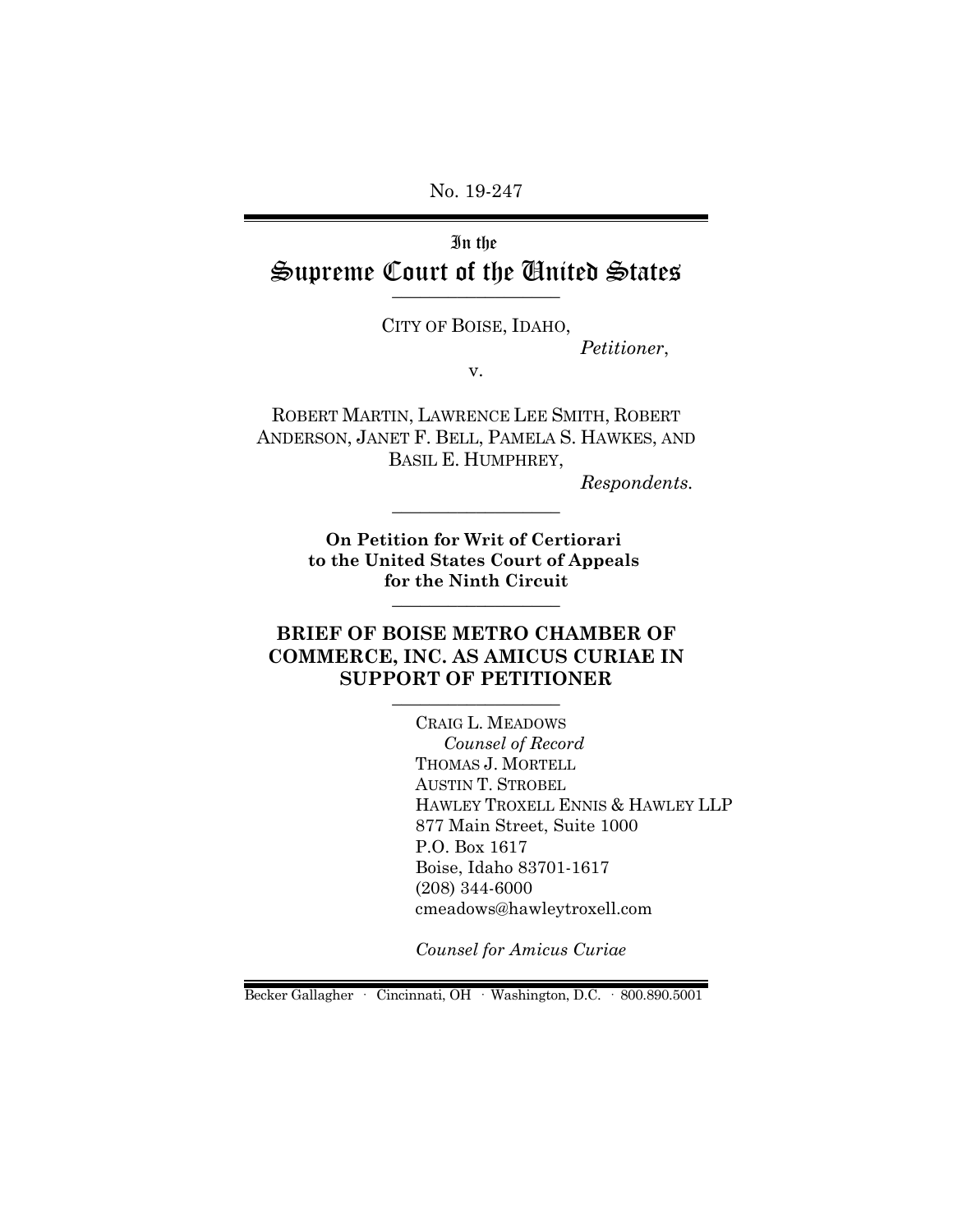# **TABLE OF CONTENTS**

| INTEREST OF AMICUS CURIAE  1                                                                                                                                                                                                     |
|----------------------------------------------------------------------------------------------------------------------------------------------------------------------------------------------------------------------------------|
| SUMMARY OF ARGUMENT  1                                                                                                                                                                                                           |
|                                                                                                                                                                                                                                  |
| A. The Ninth Circuit's ruling stretches this<br>Court's Eighth Amendment jurisprudence<br>beyond its limits $\dots \dots \dots \dots \dots \dots \dots \dots$                                                                    |
| B. The Ninth Circuit's ruling will harm Boise<br>businesses, tourism, and the City's<br>reputation by hamstringing the City's efforts<br>to enact and enforce generally applicable<br>laws that place reasonable restrictions on |
|                                                                                                                                                                                                                                  |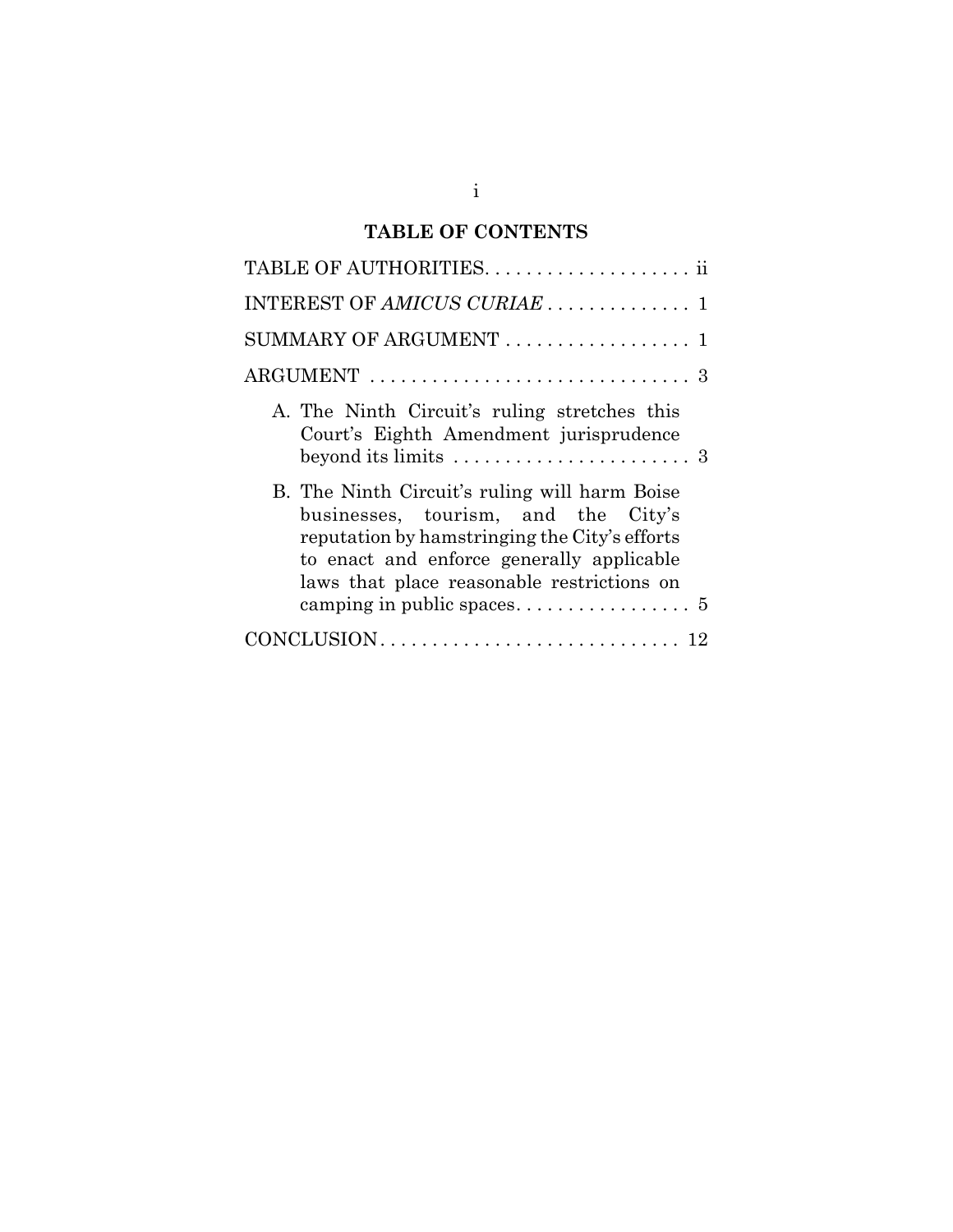# **TABLE OF AUTHORITIES**

### **CASES**

| Ingraham v. Wright,     |
|-------------------------|
| Powell v. Texas,        |
| Robinson v. California, |

# **CONSTITUTIONS AND STATUTES**

| U.S. Const. amend. VIII. $\dots \dots \dots \dots 1, 3, 5, 6, 12$ |  |
|-------------------------------------------------------------------|--|
|                                                                   |  |
|                                                                   |  |

### **OTHER AUTHORITIES**

| 2019 State of the City, City of Boise, available at |  |
|-----------------------------------------------------|--|
| https://www.cityofboise.org/departments/mayo        |  |
|                                                     |  |
| Rob Hayes, Planters, other obstacles being used to  |  |
| block homeless camps in Los Angeles, ABC7,          |  |
| July 10, 2019, available at https://abc7.com/       |  |
| society/planters-other-obstacles-blocking-home      |  |
|                                                     |  |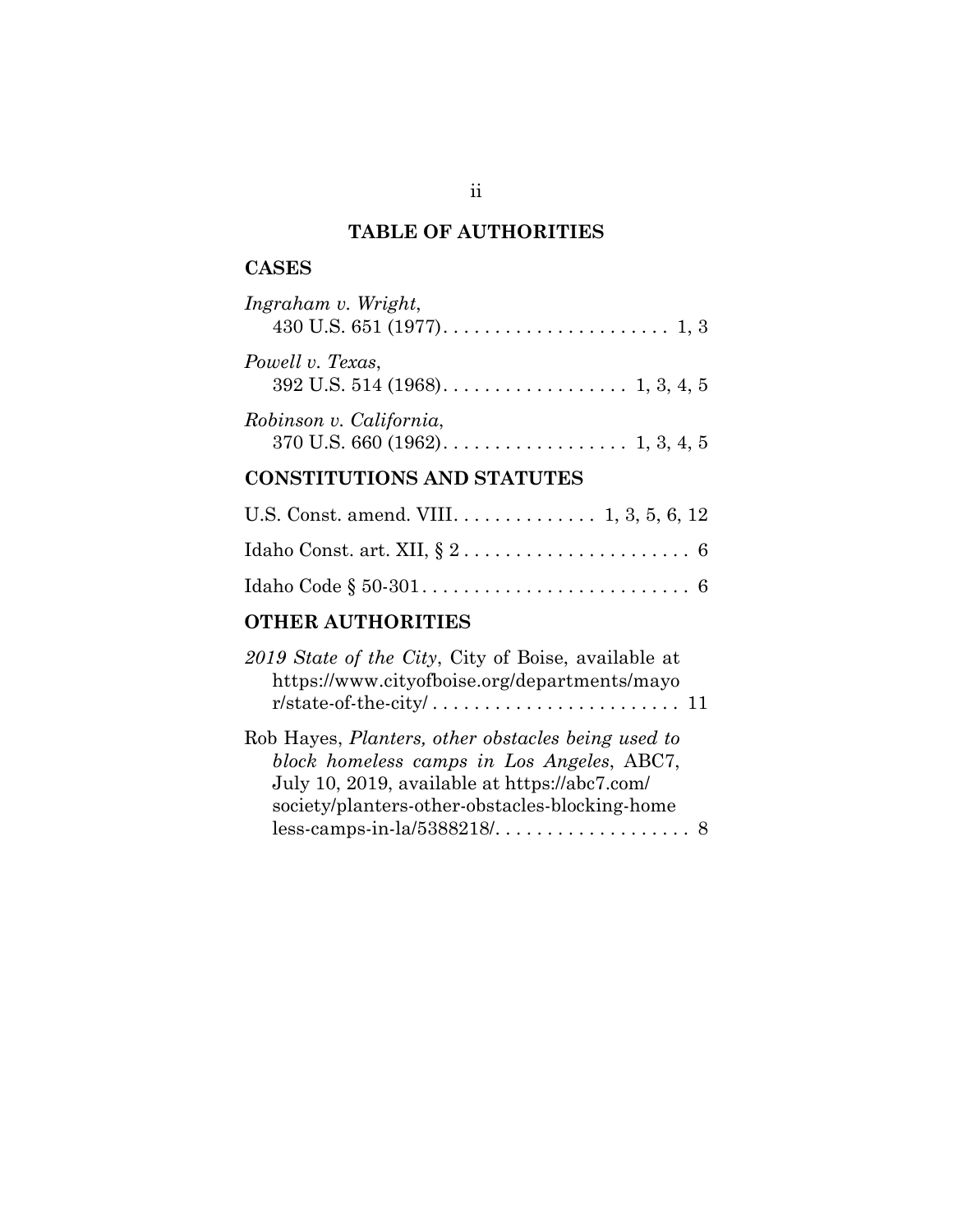#### **INTEREST OF** *AMICUS CURIAE*

*Amicus*, Boise Metro Chamber of Commerce, Inc., (the "Chamber"), is an Idaho non-profit corporation and an association of businesses and business people in the Boise metropolitan area. The Chamber currently serves more than 1,800 member businesses, which represents more than 120,000 employees. The Chamber, on behalf of its members, serves as the Boise region's advocate for a vibrant and prosperous economy, and is concerned with ensuring that Boise remains a great place to live, visit, and do business. $<sup>1</sup>$ </sup>

#### **SUMMARY OF ARGUMENT**

As thoroughly pointed out by City of Boise (the "City") in its Petition for Writ of Certiorari (the "Petition"), the Ninth Circuit's decision greatly expands the "sparingly applied" substantive limits imposed by the Cruel and Unusual Punishment Clause of the Eighth Amendment and creates a conflict amongst circuit courts. Pet. Sections I, II; *see Robinson v. California*, 370 U.S. 660 (1962); *Powell v. Texas*, 392 U.S. 514 (1968); and *Ingraham v. Wright*, 430 U.S. 651 (1977). The Chamber agrees with the City that a grant of certiorari is appropriate on the grounds that the Ninth Circuit's ruling is in conflict with this Court's

<sup>&</sup>lt;sup>1</sup> Pursuant to Rule 37.6, the Chamber affirms that no counsel for a party authored this brief in whole or in part and that no person other than the Chamber and their counsel made a monetary contribution to its preparation or submission. Pursuant to Rule 37.2, the Chamber provided notice of its intent to file its brief more than 10 days prior to the due date. All parties have submitted blanket consents to the submission of timely-filed amicus briefs.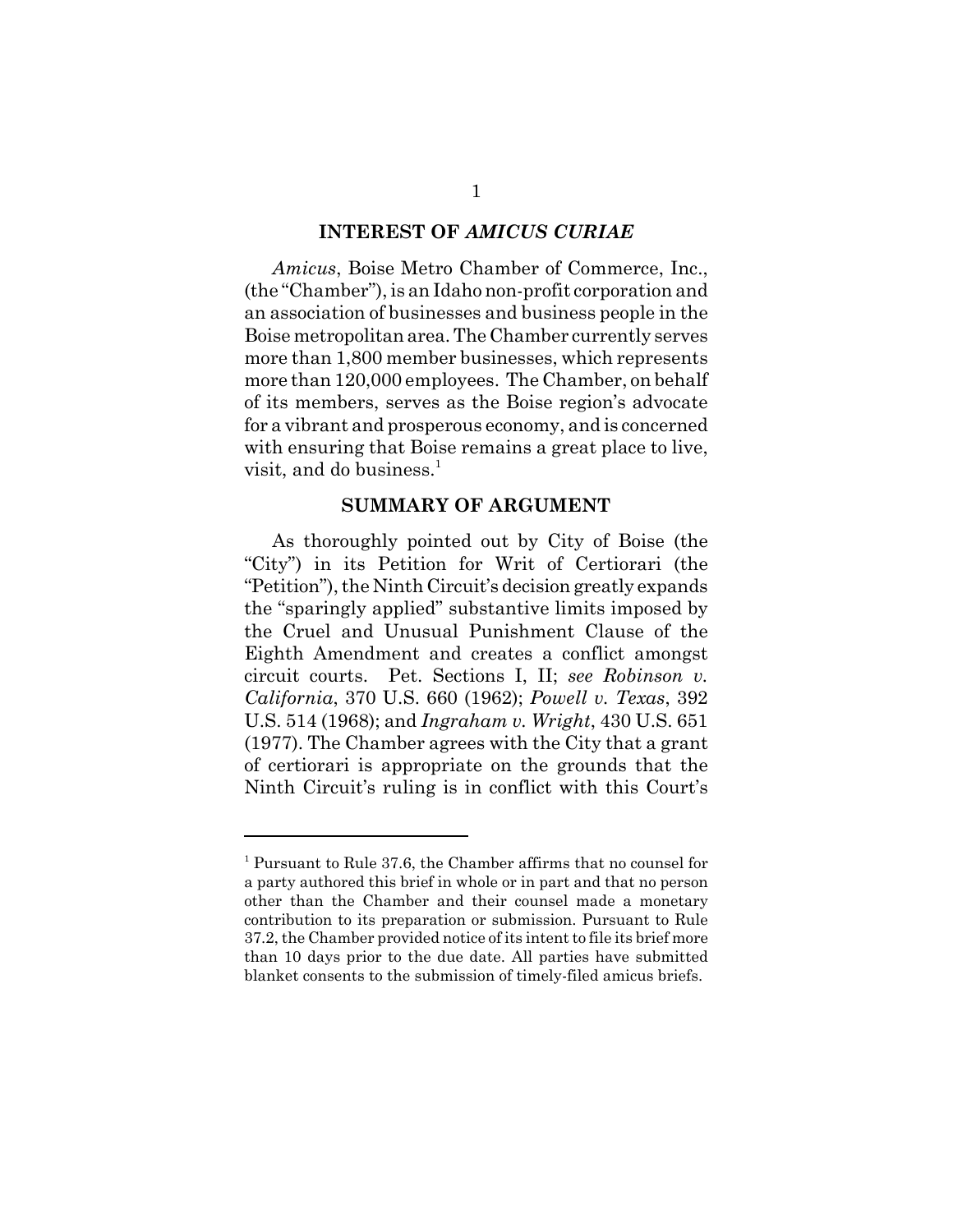precedent and because it creates a split of authority in the circuits. Pet. 24–25.

While the Chamber joins its voice with the above legal arguments raised by the City in its Petition, the Chamber submits this brief primarily to express its practical concerns about the effect of the Ninth Circuit's ruling on the Chamber, its members, and the Boise business community. *See, e.g.*, Pet. Section III.

Simply put, the Ninth Circuit's ruling extensively infringes upon the City's exercise of police power – granted by the Idaho Constitution and the Idaho Code – to regulate conduct that affects the public health and welfare of the City and its residents. In addition, the Ninth Circuit panel's decision elevates the interests of the City's homeless population over the interests of other stakeholders in the community, including local businesses. Moreover, the negative impacts of the ruling are likely to extend far beyond the public sector. Indeed, the consequences of the ruling also include shifting the costs and burden to private businesses to deal with (or simply, live with) problems associated with homeless encampments in public spaces, damage to businesses in the Boise community, damage to tourism in the Boise community, and irreparable damage to the City's reputation as a great place to live, work, and do business.

For these reasons, the Chamber urges this Court to grant the City's Petition.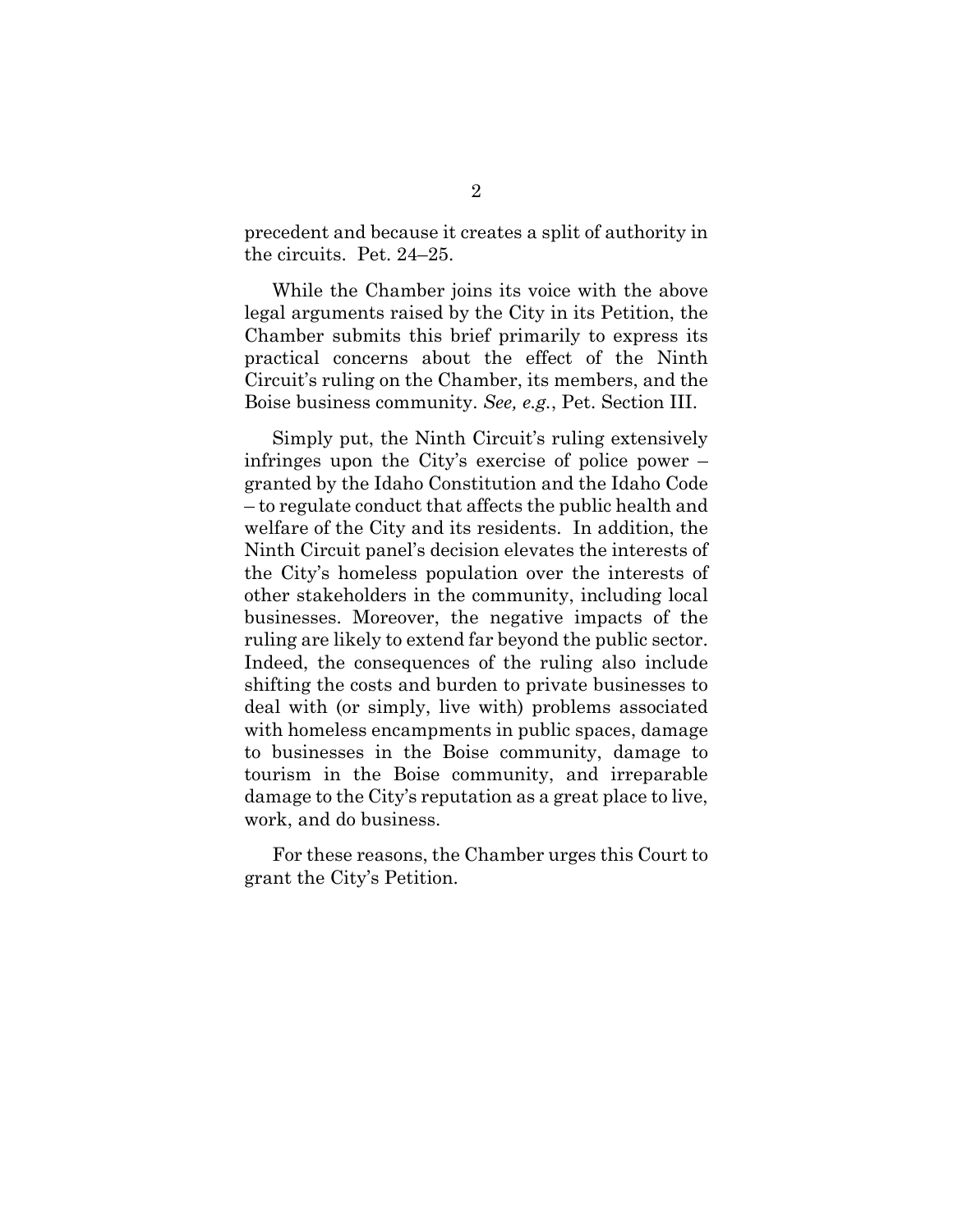#### **ARGUMENT**

#### **A. The Ninth Circuit's ruling stretches this Court's Eighth Amendment jurisprudence beyond its limits**

In the case of *Ingraham v. Wright*, 430 U.S. 651 (1977), this Court summarized the three ways in which the Eighth Amendment's Cruel and Unusual Punishment Clause "circumscribes the criminal process." *Ingraham*, 430 U.S. at 667. First, "it limits the kinds of punishment that can be imposed on those convicted of crimes"; second, "it proscribes punishment grossly disproportionate to the severity of the crime"; and third, "it imposes substantive limits on what can be made criminal and punished as such." *Ingraham*, 430 U.S. at 667 (citations omitted). In referencing the third substantive category, the Court recognized the Eighth Amendment's substantive limitation as one "to be applied sparingly." *Id.*

In *Robinson v. California*, 370 U.S. 660 (1962) this Court recognized and adopted an "act-status" distinction in evaluating the Eighth Amendment's limits on substantive criminal law, holding that it violated the Eighth Amendment's Cruel and Unusual Punishment Clause for California to criminalize Mr. Robinson's *status* as a drug addict. *Robinson*, 370 U.S. at 666–68. Six years later in *Powell v. Texas*, 392 U.S. 514 (1968) (plurality op.) this Court's plurality opinion again recognized the "act-status" distinction of the Eighth Amendment's substantive component in a challenge to Mr. Powell's conviction for public drunkenness. *Id.* at 532. Critically, the *Powell*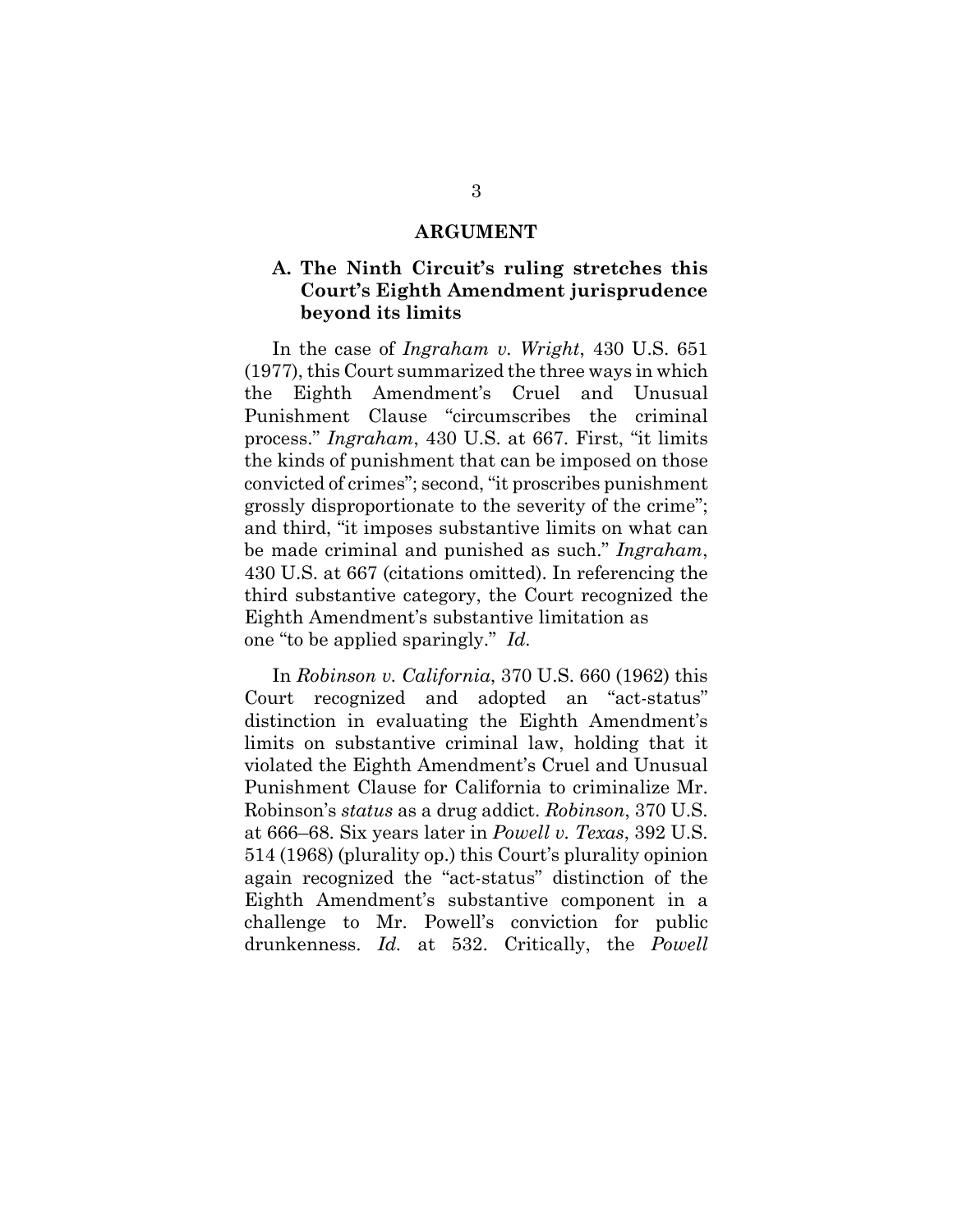plurality, in distinguishing *Powell* from *Robinson*, noted that:

[Powell] was convicted, not for being a chronic alcoholic, but for being in public while drunk on a particular occasion. The State of Texas thus has not sought to punish a mere status, as California did in Robinson; nor has it attempted to regulate appellant's behavior in the privacy of his own home. Rather, it has imposed upon appellant a criminal sanction for public behavior which may create substantial health and safety hazards, both for appellant and for members of the general public, and which offends the moral and esthetic sensibilities of a large segment of the community.

*Powell*, 392 U.S. at 532. In further distinguishing *Powell* from *Robinson*, the *Powell* plurality also noted that:

[t]he entire thrust of Robinson's interpretation of the Cruel and Unusual Punishment Clause is that criminal penalties may be inflicted only if the accused has committed some act, has engaged in some behavior, which society has an interest in preventing, or perhaps in historical common law terms, has committed some actus reus. It thus does not deal with the question of whether certain conduct cannot constitutionally be punished because it is, in some sense, 'involuntary' or 'occasioned by a compulsion.'"

*Id.* at 533. Consistent with the *Powell* plurality, and as already ably pointed out by the City, this Court has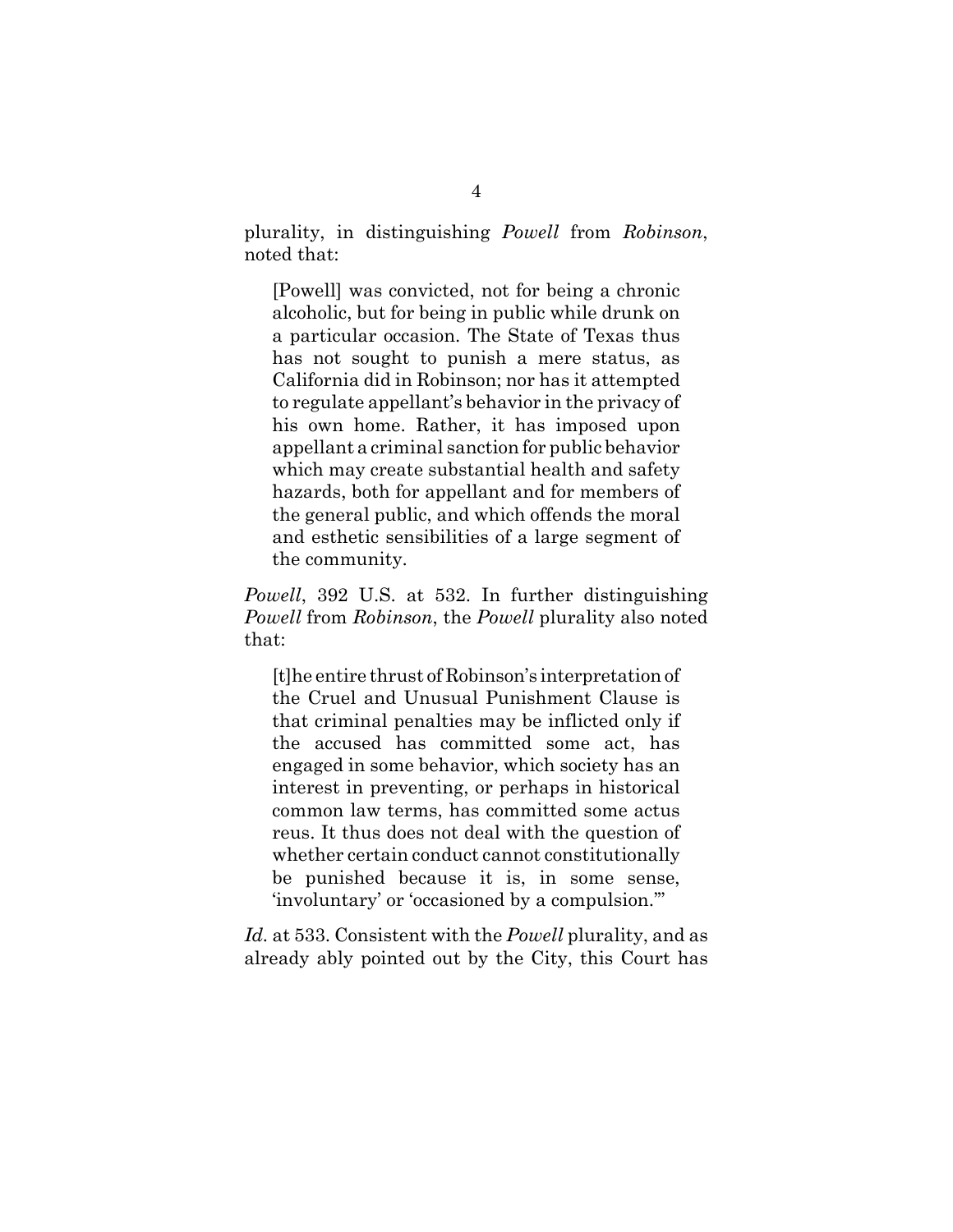never exempted from regulation purportedly "involuntary" acts. Pet. 3. Indeed, such a holding would, as Justice Marshall observed in *Powell*, remove any "limiting principle" that would prevent the Court from becoming "the ultimate arbiter of the standards of criminal responsibility, in diverse areas of the criminal law, throughout the country" and would significantly undermine "common-law concepts of personal accountability and essential considerations of federalism[.]" *Powell*, 392 U.S. at 533, 535.

The Ninth Circuit's ruling, which found that the purportedly "involuntary" act of sleeping in public spaces is substantively proscribed by the Eighth Amendment's Cruel and Unusual Punishment Clause (unless burdensome conditions are met) serves as a significant departure from the "act-status" principle discussed in *Robinson* and the *Powell* plurality, and thereby, stretches this Court's prior Eighth Amendment jurisprudence beyond its limits.

**B. The Ninth Circuit's ruling will harm Boise businesses, tourism, and the City's reputation by hamstringing the City's efforts to enact and enforce generally applicable laws that place reasonable restrictions on camping in public spaces**

As recognized by Judge Milan Smith in the sixjudge dissent to the denial of rehearing *en banc*, the Ninth Circuit's ruling "leaves cities with a Hobson's choice: They must either undertake an overwhelming financial responsibility to provide housing for or count the number of homeless individuals within their jurisdiction every night, or abandon enforcement of a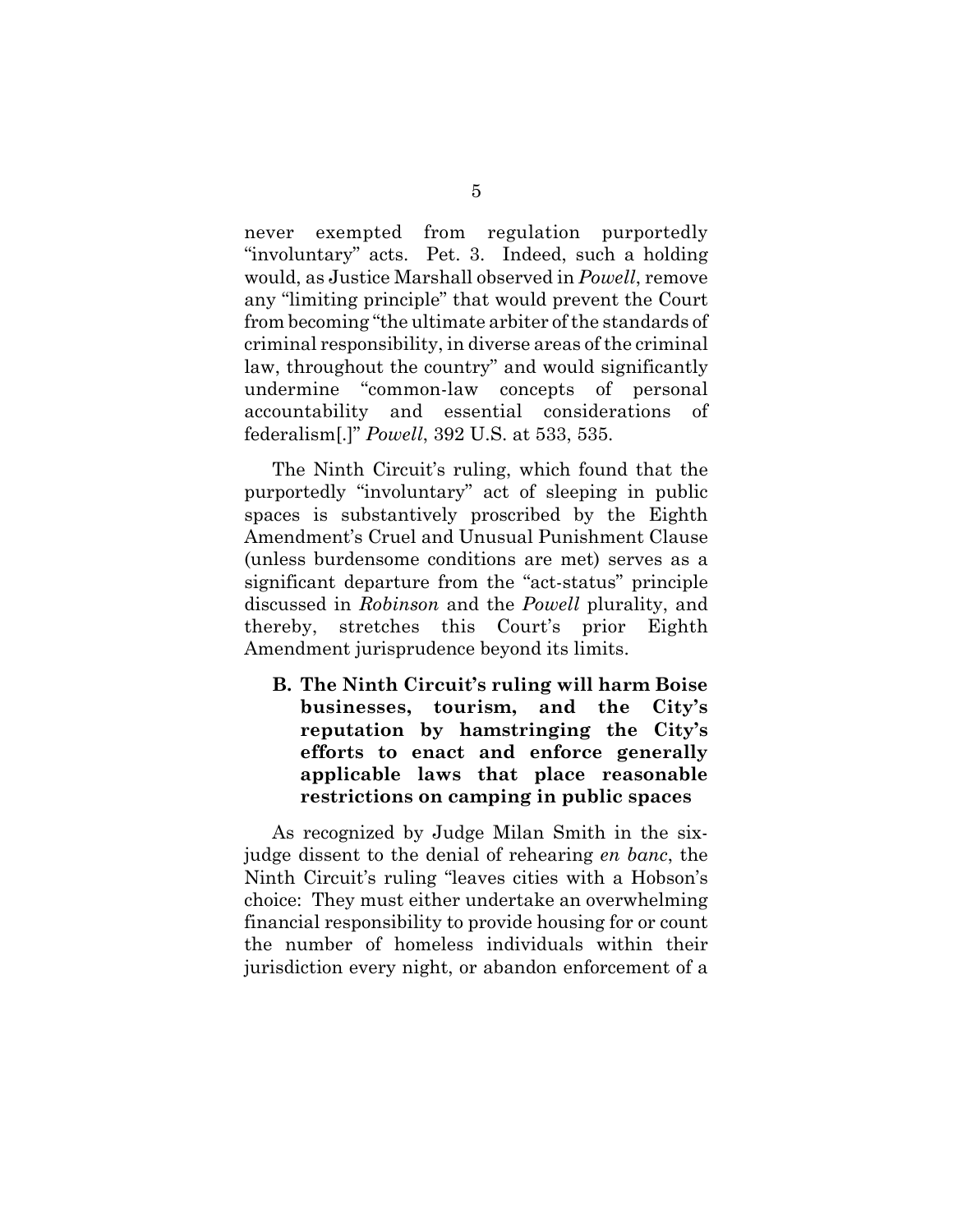host of laws regulating public health and safety." Pet. App 15a–16a. Given that performing any sort of accurate, up-to-date "count" of Boise's homeless population is unworkable in practice, the *de facto* effect of the Ninth Circuit's ruling is to completely restrict the City's police power to enact and enforce generally applicable laws geared towards proscribing camping in public areas, and consequently, to create a *de facto* "right" to camp and live in public areas. Pet. 27.

Notably, the Idaho Constitution provides that "[a]ny county or incorporated city or town may make and enforce, within its limits, all such local police, sanitary and other regulations as are not in conflict with its charter or with the general laws." Idaho Const. art. XII, § 2 (emphasis added). This same broad police power is echoed in the Idaho Code, which provides that "[c]ities governed by this act shall be bodies corporate and politic…and exercise all powers and perform all functions of local self-government in city affairs as are not specifically prohibited by or in conflict with the general laws of the constitution of the state of Idaho." Idaho Code § 50-301.

Pursuant to the expansive grant of police power that originates from both the Idaho Constitution and the Idaho Code, the City enacted the two public camping ordinances at issue in the instant case. The Ninth Circuit, in ruling that the Eighth Amendment effectively prohibits the enforcement of these ordinances, completely restricts the City's ability to use its constitutionally-granted police power to regulate camping in its public spaces.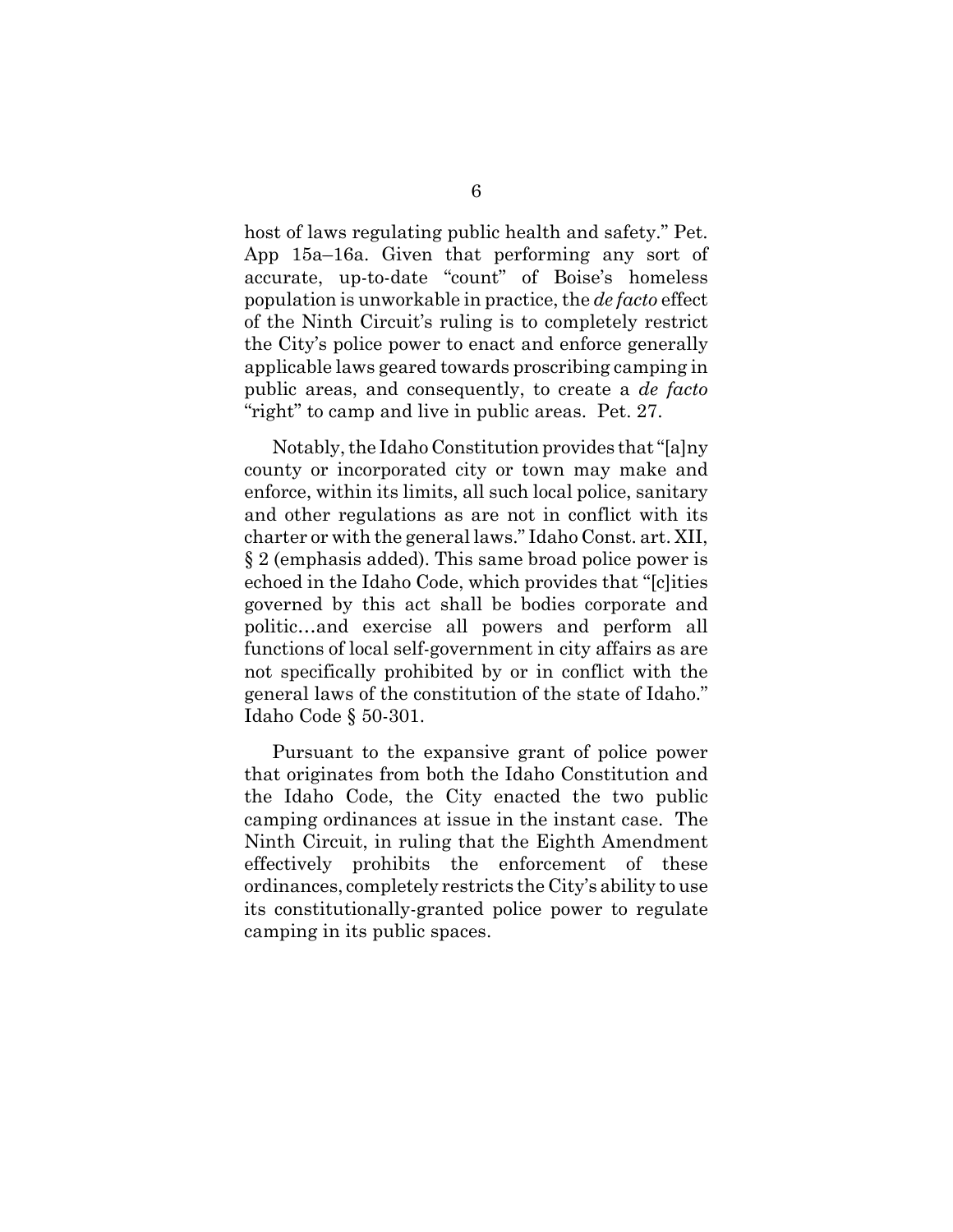The Chamber does not dispute that homeless individuals, in the absence of adequate shelter, rely on Boise's public spaces to live, play, and relax. However, businesses in the Boise area also rely on the physical infrastructure of Boise's public spaces, such as public rights of way like roads and sidewalks, to bring in business from Boise residents and visitors alike. Many local businesses, particularly businesses in Boise's vibrant downtown – including Boise's many restaurants and shops – rely on business brought in from residents and visitors who frequent Boise's parks and public spaces. This common need for, and reliance on, public spaces creates significant potential pressure points between the interests of Boise's homeless population and the interests of the Boise business community.

In essence, by recognizing a *de facto* right to camp in public spaces, the Ninth Circuit's ruling elevates the rights of the homeless to access and use public spaces over the rights of anyone else, including business owners, who rely on and/or use those same public spaces. With the City stripped of its ability to effectively regulate camping in public areas, problems that formerly could have been (and likely were) handled through the issuance of a citation by the City now become the problems of other stakeholders, including Boise's business owners, who are ill-equipped to do anything about it. Though well-intended, the Ninth Circuit panel's ruling has not, by judicial fiat, solved the problem of homelessness. Instead, the panel's ruling effectively "kicks the can down the road" to other stakeholders to deal with (or simply, live with)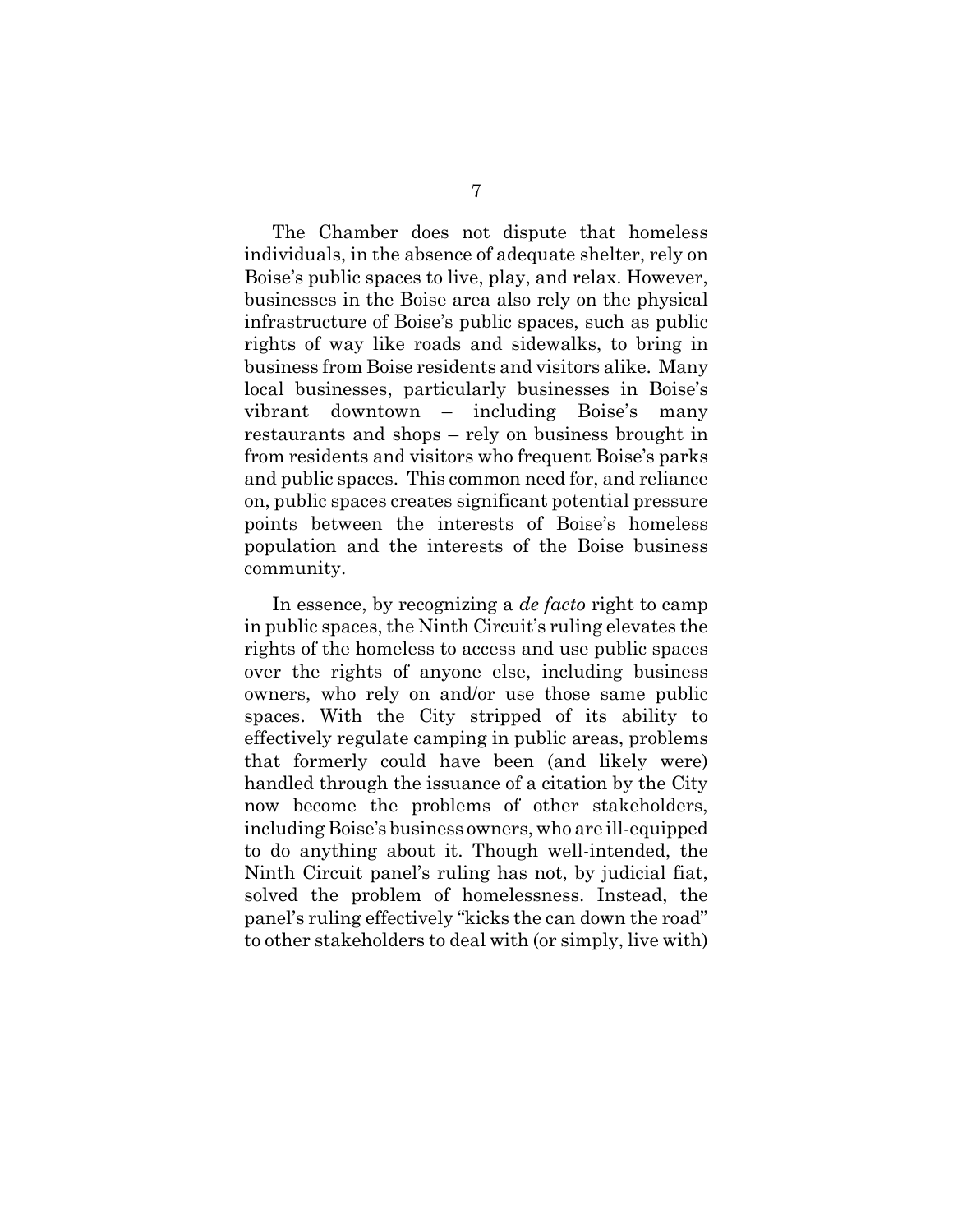the difficult situations associated with camping in public areas.

This effect is noted in Southern California, where in summer 2019, business owners took matters into their own hands to prevent the proliferation of homeless encampments. There, business owners placed "homeless encampment prevention" devices (such as planters and other objects) onto public sidewalks to prevent homeless individuals from setting up tents or other forms of shelter around their respective businesses.2 These sorts of desperate self-help solutions, in addition to being illegal, also serve, as pointed out by Los Angeles Mayor Eric Garcetti, as yet another kick of the can down the road to the businesses on the next block.<sup>3</sup> While the Chamber certainly does not condone such ineffective and illegal self-help methods, the recent occurrences in Los Angeles underscore that the Ninth Circuit's ruling has not solved, or really even changed, the problem of homelessness. Instead, the Ninth Circuit's ruling has simply shifted the costs and burden of public camping from the homeless to other stakeholders (including local businesses) who also use and rely on public spaces.

By elevating the interests of the homeless to access and camp in public spaces over the interests of local

<sup>3</sup> *Id.* 

<sup>2</sup> Rob Hayes, *Planters, other obstacles being used to block homeless camps in Los Angeles*, ABC7, July 10, 2019, available at https://abc7.com/society/planters-other-obstacles-blockinghomeless-camps-in-la/5388218/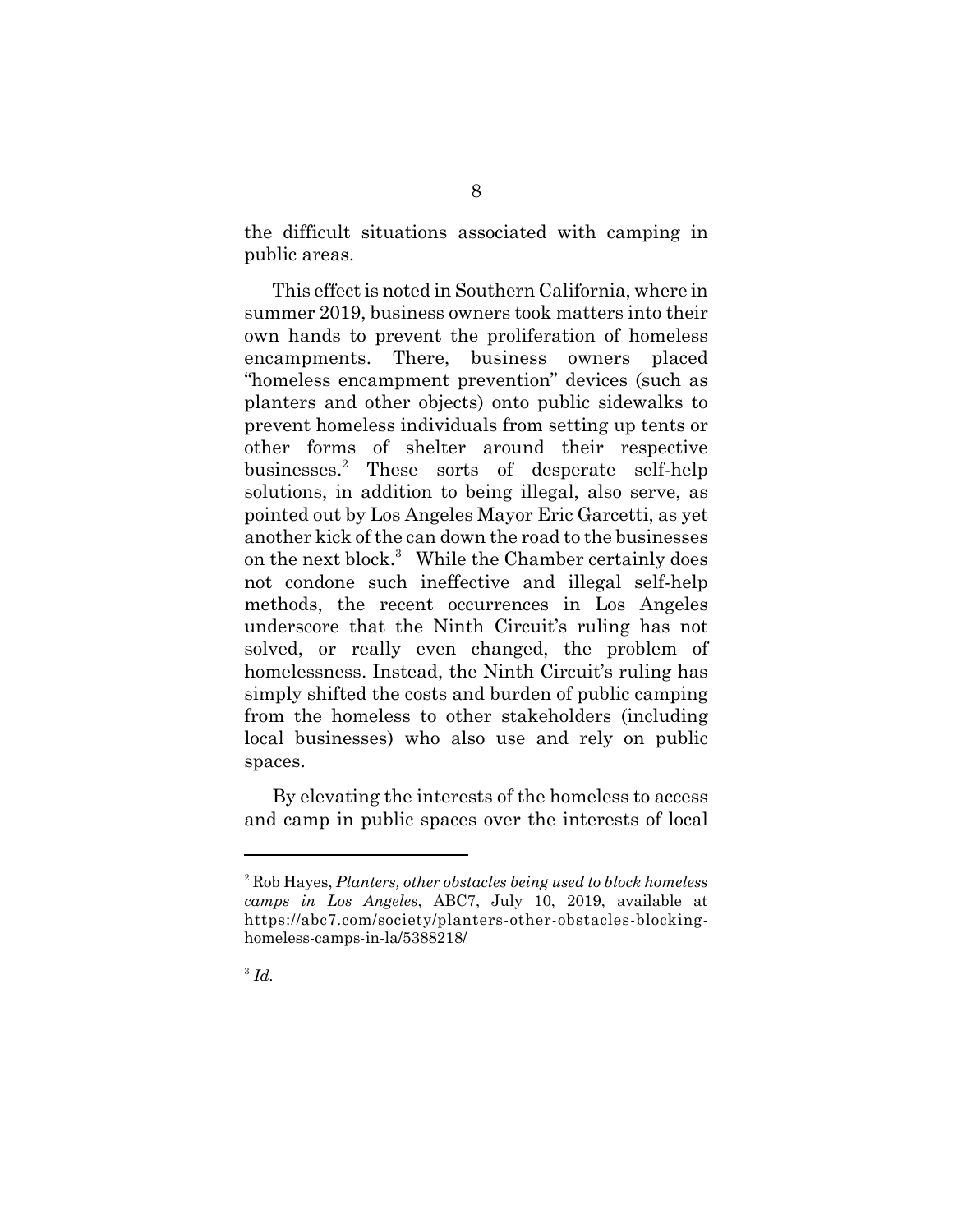businesses that rely on those same public spaces, and by shifting the cost and burden of camping in public spaces from the homeless to other stakeholders (such as local businesses), the Ninth Circuit's ruling has significantly and negatively impacted the Boise business community.

One Chamber member, the Greater Boise Auditorium District (the "District"), which operates a large convention center (the Boise Centre) in downtown Boise has, over the past year, dealt with the presence of campers in the public space adjacent to Boise Centre. Convention visitors, despite also noting the many wonderful things about Boise's downtown, made comments about public campers that indicated that public camping detracted from Boise's otherwise sterling reputation as a clean, walkable, vibrant city. The District, in its contacts with Boise police, were left with the impression that there was nothing that could be done unless the campers became boisterous or set up a tent immediately adjacent to the building or directly in front of emergency ingress or egress.

Similarly, the Boise Convention & Visitors Bureau ("BCVB"), an entity tasked with recruiting and bringing conventions and other meetings to Boise, has noted, based on observations during visits to Boise by out-of-state convention planners, a marked increase in Boise's homeless population over the last year. This is concerning to BCVB, because Boise's cleanliness and safety has always been a strength of the community noted by event planners during past site visits, and has contributed greatly to BCVB's success in bringing conventions and other events to downtown Boise.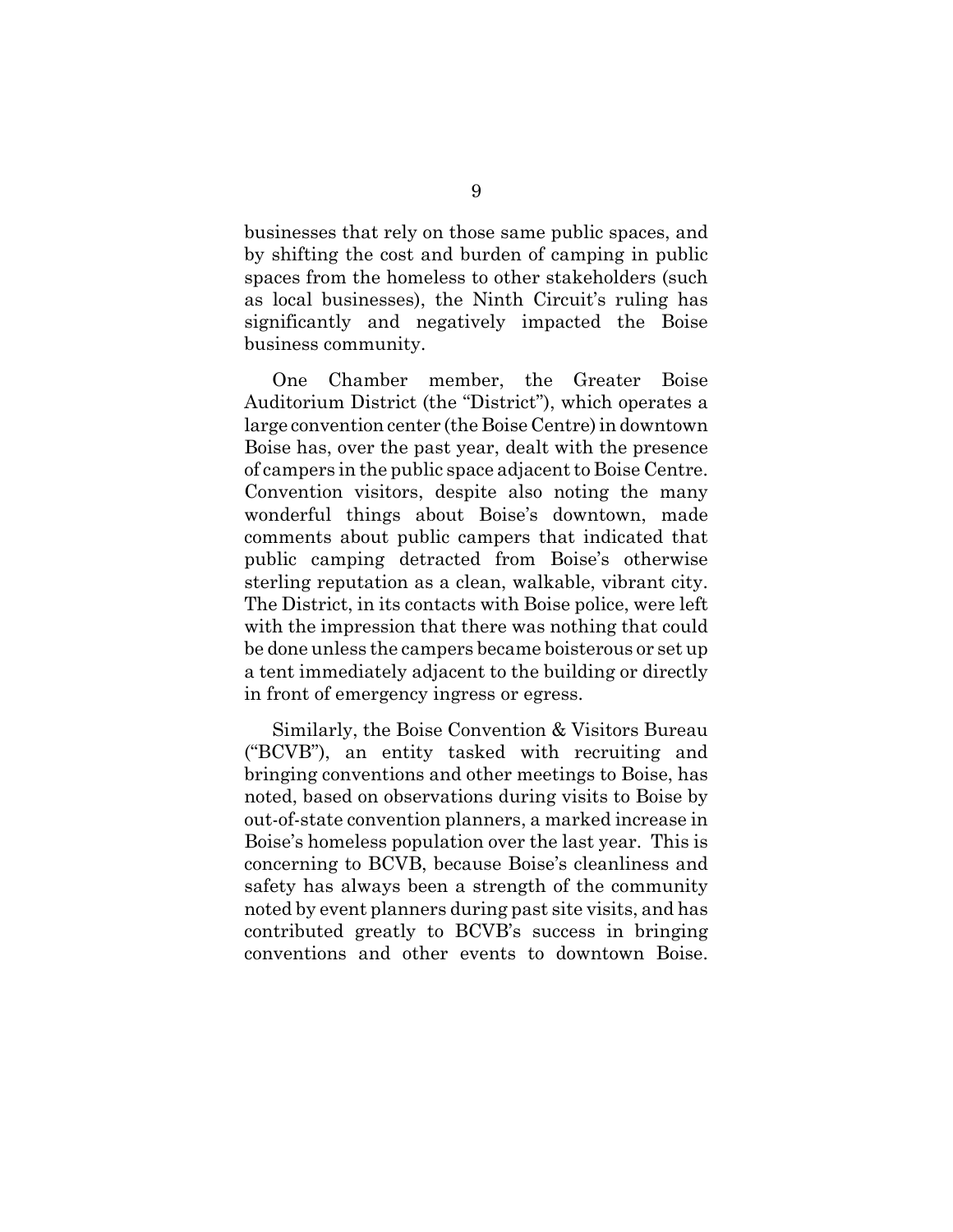BCVB is concerned that the proliferation of public camping could, in the future, negatively impact the City's hard-earned reputation and hamper its ability to bring events to Boise that stimulate economic activity in the area.

Another Chamber member, CoreStrong Studio (the "Studio"), a fitness facility located two doors down from the Corpus Christi House shelter, deals with significant issues related to public camping. While public camping has not occurred on the sidewalk directly in front of the Studio, the Studio recently felt the effects of camping that occurs on the public sidewalks approximately 50 feet away from its store front. The Studio and its patrons witness these campers openly urinating and defecating. The Studio deals with trash and human waste on its property, culminating with the discovery approximately six months ago of a can filled with human feces in its garbage can. The Studio witnesses drug deals in its parking lot. The Studio estimates it has spent between \$15,000 to \$20,000 installing fencing, security cameras, and other measures to mitigate the burden that public camping has placed on its business. The Studio believes that public camping occurring near its business directly impacts its ability to attract clients that might otherwise use its services, and generally, that public camping harms Boise's reputation as a great place to do business.

The above examples are just a small sample of the costs and burdens shifted to the Boise business community by the Ninth Circuit's ruling. Given that ruling, these types of situations and circumstances are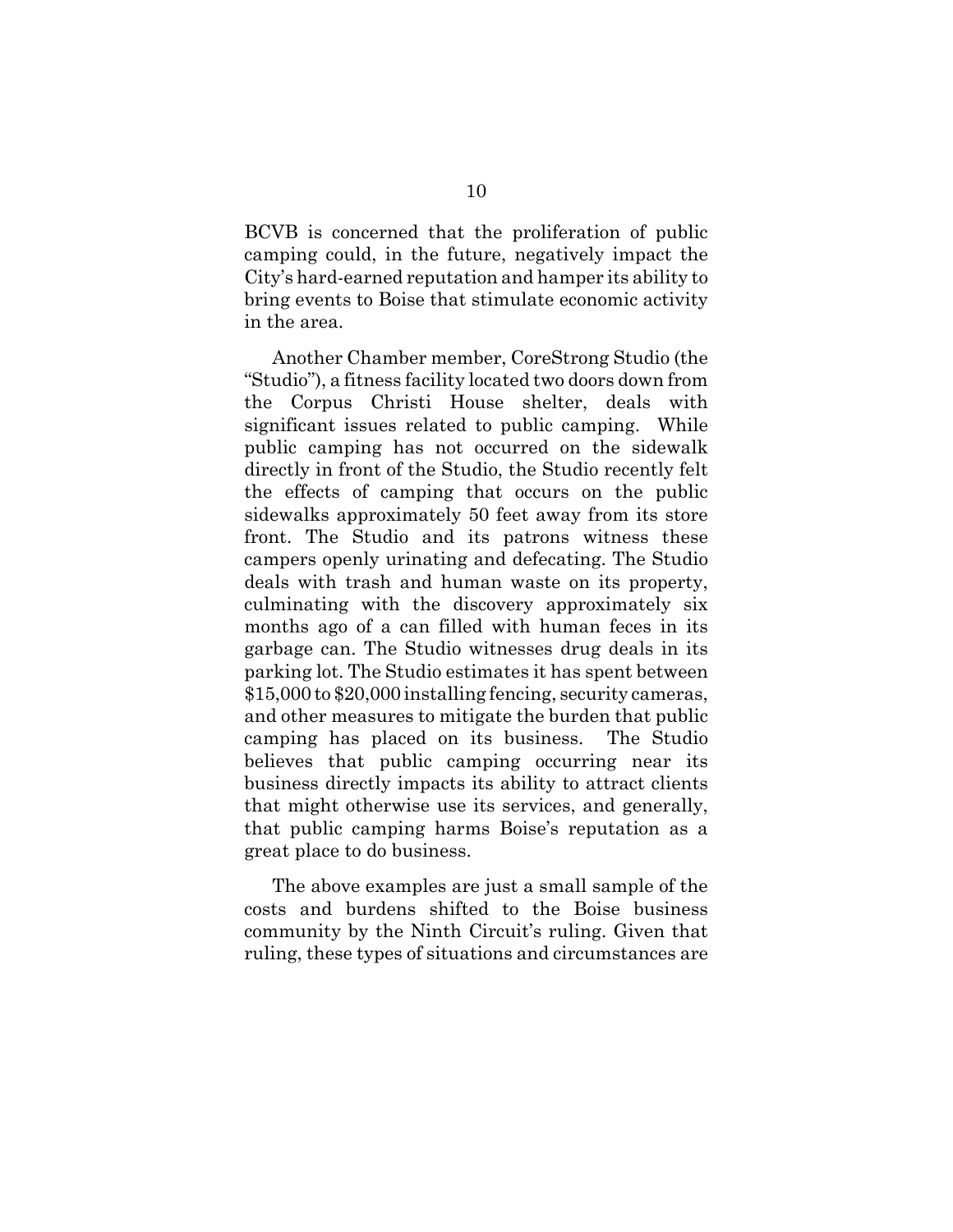not only likely to persist, but also to increase in frequency. Additionally, the Ninth Circuit's ruling threatens Boise's hard-earned reputation as a wonderful place to live, work, and recreate.

The Chamber is not unsympathetic to the plight of Boise's homeless, and is fully supportive of the City's efforts to raise funds and to expand infrastructure and services for the City's homeless population. Pet. 4. In fact, at the September 18, 2019 "State of the City" address, Boise Mayor David Bieter called for the community to work toward ending family homelessness, highlighting the recently opened New Path Community Housing and the groundbreaking on Valor Pointe, which are two current City projects to combat chronic homelessness.<sup>4</sup> In addition to highlighting these two projects, the Mayor also announced during the address that the City would be teaming up with Ada County and others to focus resources and expand services to serve Boise's homeless.<sup>5</sup> In the Chamber's view, these sorts of focused, collaborative efforts at the local level are most effective in addressing homelessness.

The Chamber believes the Ninth Circuit's ruling to have been well-intended. If affirmed, however, Chamber members (and other Boise businesses) must, without the power to do anything at all, suffer the unfortunate collateral results of the ruling. The Ninth

<sup>4</sup> *2019 State of the City*, City of Boise, available at https://www.city ofboise.org/ departments/mayor/state-of-the-city/